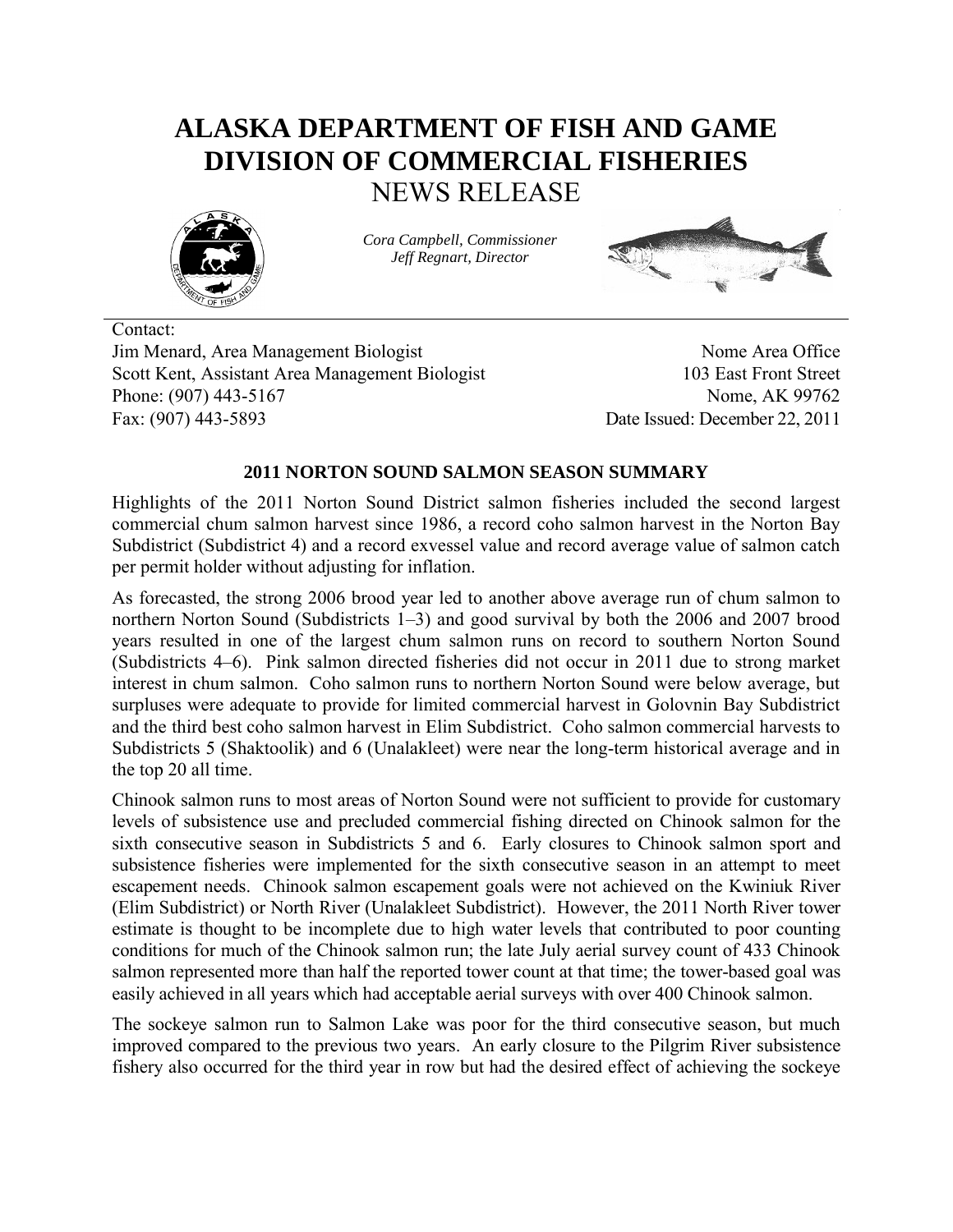salmon aerial survey sustainable escapement goal (SEG) for Salmon Lake and the Grand Central River tributary.

### **EXVESSEL VALUE**

Exvessel value in 2011 was \$1,269,730 and was record breaking for the second year in a row and 202% above the recent 10-year (2001–2010) average exvessel value of \$420,720 without adjusting for inflation (Figure 1). Average value per permit holder dropped slightly from \$10,613 per permit in 2010 to \$10,323 per permit in 2011. A strong forecast of chum salmon and high grounds prices also led to an increase in fishing effort for the third consecutive year. The 123 permits fished in 2011 increased from 115 fished in 2010 and 88 permits fished in 2009. Number of permits fished in 2011 is also the highest number of permits fished in nearly 20 years (153 permit holders fished in 1993) and  $16<sup>th</sup>$  best in the 35 years for which effort statistics are available (Figure 1).

Record fishery values from 2010–2011 have largely been the result of strong chum salmon harvests and high grounds prices paid for salmon, particularly coho salmon. Prices paid for salmon in 2011 also increased for all species except pink salmon when compared to prices paid in 2010. In 2010, the grounds price per pound was \$2.25, \$0.62, \$1.47, \$0.32, and \$0.63, for Chinook, chum, coho, pink, and sockeye salmon, respectively. Prices paid per pound by species in 2011 were \$3.01, \$0.68, \$1.70, \$0.25, and \$1.04 for Chinook, chum, coho, pink, and sockeye salmon, respectively.



Figure 1.–Commercial salmon fishery exvessel value compared to number of permits fished, 1961–2011, Norton Sound District.

## **COMMERCIAL SALMON FISHERY NARRATIVE**

In northern Norton Sound (Subdistricts 2–3), commercial salmon fishing began with a 24-hour index opening on June 20 directed at chum salmon. Above average catch rates of chum salmon, particularly in Subdistrict 2 (Golovnin Bay), occurred from the start. On June 22, a 48-hour period was scheduled for Subdistrict 2 and a 24-hour period was set for Subdistrict 3 (Elim). Tendering capacity was reached by midnight June 23 in Golovnin Bay Subdistrict because of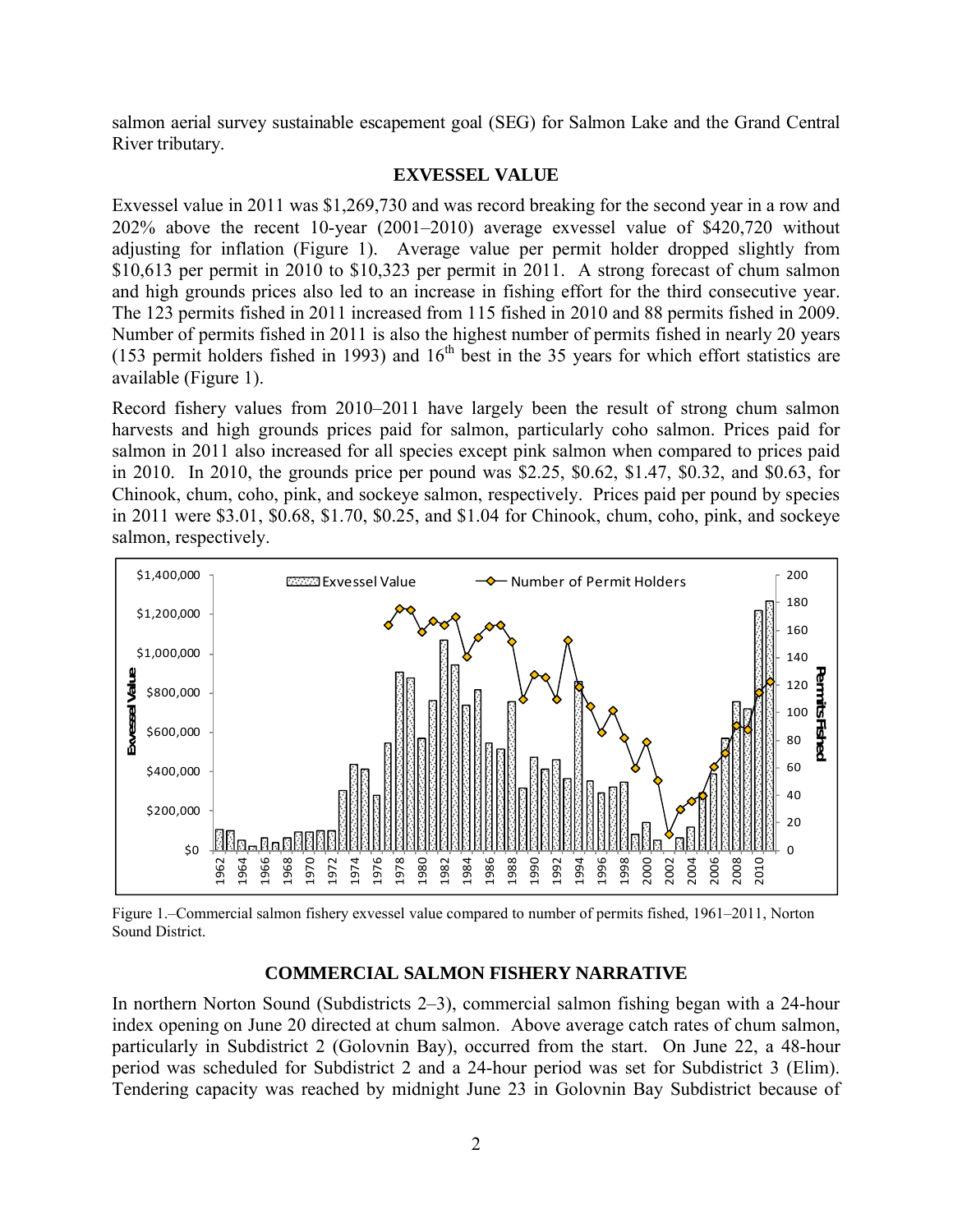near record CPUE and buying operations were cut short. Following this period, the department set weekly schedules for the Golovnin Bay and Elim Subdistricts for the remainder of the chum salmon run based on above average chum salmon CPUE and early projections that escapement goals would be attained in both subdistricts. However, projections of escapement in Golovnin Bay fell short in mid-July and the chum salmon commercial fishery was closed on July 16 to ensure that the Niukluk River tower-based chum salmon escapement goal was achieved. In late July, the department switched to coho salmon management, but incidental coho salmon catches during the tail end of the chum salmon fishery and late July tower counts at the Niukluk and Kwiniuk Rivers were well below average. Escapement counts improved slightly in early August in Elim Subdistrict and the department prosecuted the fishery on a period by period basis until mid-August. By mid-August, the coho salmon aerial survey SEG (650–1,300 fish) was projected to be reached on the Kwiniuk River and a schedule of two 48-hour periods per week was established. In Golovnin Bay, early August projections of coho salmon escapement at the Niukluk River were barely above the lower end of the tower-based SEG (2,400–7,200 fish). Two index periods were allowed to evaluate coho salmon run strength, but catch rates of coho salmon were below average and the fishery was closed to provide for subsistence needs and ensure that the escapement goal would be achieved.

Commercial salmon fishing returned to Norton Sound Subdistrict 4 (Norton Bay Subdistrict), for the fourth consecutive season. By the third week of June it was apparent that the chum salmon run to Norton Bay was very strong based on reports from subsistence users and escapement counts at the new Inglutalik River tower project. Unfortunately, the bulk of the buyer's tendering capacity was maximized and focused on Subdistricts 2 and 3 at this time. Consequently, commercial fishing in the Norton Bay Subdistrict (Subdistrict 4) was delayed until July 13 and large surpluses of chum salmon were not utilized. By the second week of July, additional tendering capacity was brought on line when the king crab tendering vessel *Inalik* was put into the rotation of salmon tendering vessels. This freed up other vessels to support fishermen in Subdistrict 4 and chum salmon directed periods ranging from 36–66 hours in duration were set in consultation with the buyer from July 13 to July 25. There was no participation during the first two periods and the first salmon harvests did not occur until July 18. Despite the late start, chum salmon CPUE indices were well above average for the third week of July and coho salmon catches did not surpass chum salmon harvests in a period until the July 31 opening. By the end of the 48-hour opening on August 5, the 1979 record coho salmon harvest of 2,547 cohos was eclipsed when 1,346 cohos were caught by 8 permit holders; this also established a record harvest for a single period in Subdistrict 4. On August 10, Norton Bay Subdistrict was placed on a schedule of two 48-hour periods per week until the regulatory closure date of September 7.

As forecasted, a weak run of Chinook salmon to Subdistrict 5 and 6 precluded commercial fisheries directed on Chinook but also led to a significant amount of foregone chum salmon harvest surplus. As a consequence of the poor Chinook salmon run, directed chum salmon fishing was delayed until July 1 per the Subdistricts 5 and 6 management plan. Brief index periods were set in consultation with the buyer for July 2 in the Unalakleet Subdistrict and July 3 for the Shaktoolik Subdistrict. Brief openings provided the department with indices of the Chinook salmon incidental catch in the directed chum salmon fishery while minimizing the impact to the Chinook salmon subsistence fishery and escapements. Additionally, the low volume of chum salmon harvests early allowed the buyer to make adjustments to tendering and shift schedules to prepare for periods with increased fishing time.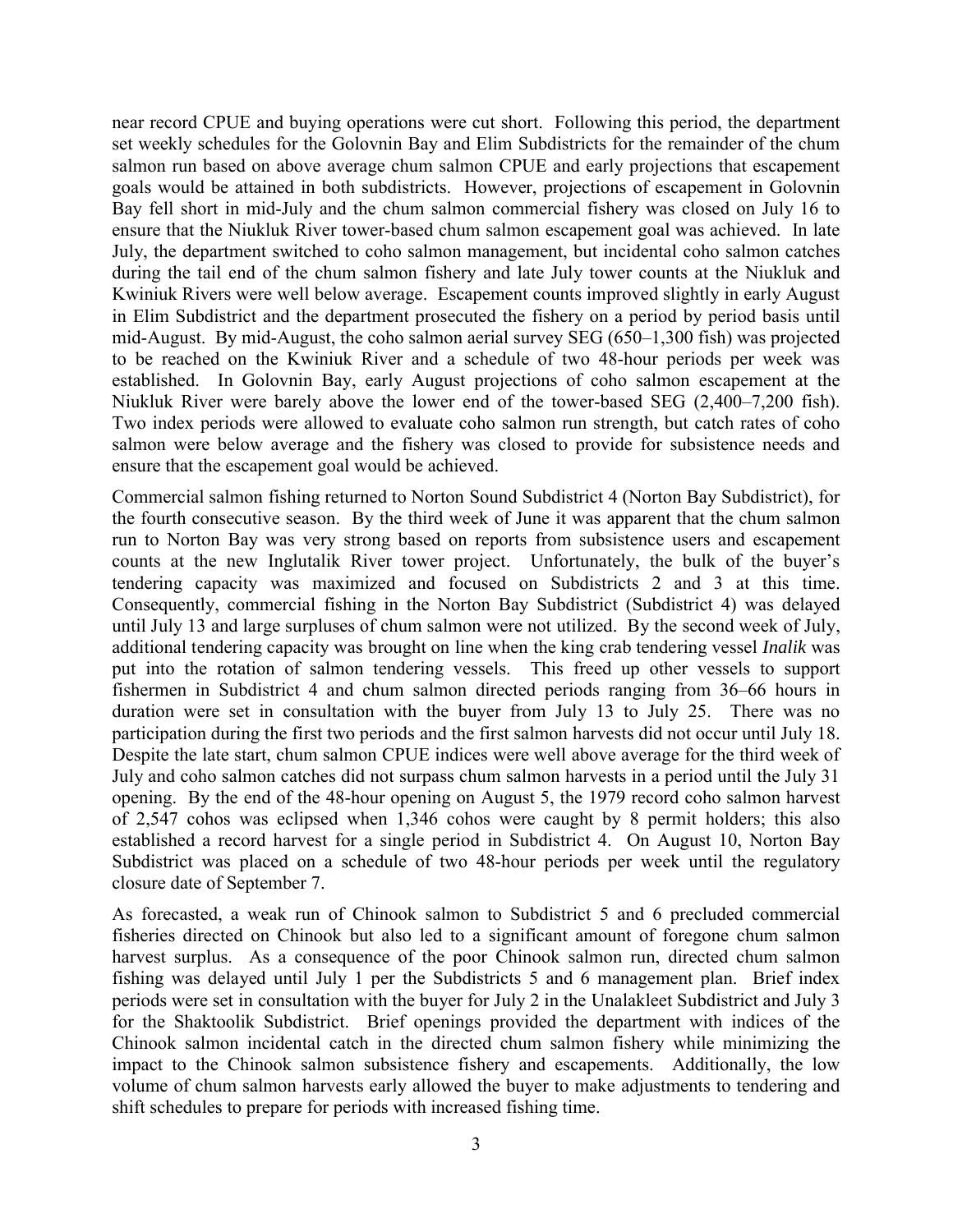To further protect milling Chinook salmon, the northern half of the Unalakleet Subdistrict was also closed to commercial salmon fishing until July 8 to allow Chinook salmon to enter the Unalakleet Subdistrict and Unalakleet River drainage. During the first Unalakleet Subdistrict opening, the incidental harvest of Chinook salmon was 18 fish by 8 permit holders and only 495 chum salmon were harvested. Therefore, 1 Chinook salmon was harvested incidentally for every 28 chum salmon harvested; this rate of incidental Chinook salmon harvest was much higher than rates observed in previous years. In contrast, incidental harvests of Chinook salmon in Shaktoolik Subdistrict for the July 3 opening were acceptable with only 1 Chinook salmon harvested for every 245 chum salmon taken. The department delayed the next Unalakleet period until July 7 to allow time for milling Chinook salmon to move into the Unalakleet River. During the next Unalakleet Subdistrict index period, the incidental harvest rate dropped to 1 Chinook for every 200 chum salmon taken in the fishery. These data suggested that pulling the period had the desired effect of allowing the bulk of the Chinook salmon run to move into the lower reaches of the Unalakleet River drainage.

On July 9, the entire Unalakleet Subdistrict was reopened with back to back 72-hour periods in an attempt to maximize harvests from the second peak of the chum salmon run and make up for lost commercial opportunity from the first major pulse of the run. Two 36-hour periods and one 72 hour period were also set for the Shaktoolik Subdistrict at the same time. This was done at the buyer's request to maximize chum salmon harvests while at the same time providing tendering windows between periods to avoid spoilage. It also allowed both subdistricts to resume commercial fishing on the same schedule of two 48-hour periods per week beginning July 17.

Coho salmon catches did not exceed chum salmon catches in either subdistrict for a single period until July 31 and then a storm system in early August kept Norton Sound fishermen on the beach from August 3–4. Following the storm, a 72-hour period was set for Subdistrict 5 and a 96-hour period was allowed in Subdistrict 6 in an attempt to maximize coho salmon harvests at the historical peak of the commercial fishery. However, CPUE during the extended periods was well below average and essentially remained low in both Subdistricts for the remainder of August with the exception of the August 14 period in Shaktoolik when 4,646 coho salmon were harvested by 22 permit holders. Catches dropped sharply after this period and test fishery indices and tower counts were also near average with the 1996, and 2004–2009 record catches excluded. Given the near average coho salmon run to Subdistricts 5 and 6, an extension to the season beyond the regulatory closure date (September 7) and additional extended periods were not warranted in 2011.

## **COMMERCIAL HARVEST STATISTICS**

Table 1 summarizes chum and coho salmon harvests by subdistrict compared to recent 5-year and long-term average harvests. The 2011 chum salmon harvest of 110,555 for the Norton Sound District ranks  $19<sup>th</sup>$  best in 51 years of commercial chum salmon harvests and was  $164\%$ above the recent 5-year (2006–2010) average harvest of 41,892 chum salmon, and 23% above the long-term (1961–2010) average harvest of 89,522 chum salmon (Table 1). This year also marks the first time in 24 years in which there have been consecutive years with harvests exceeding 100,000 chum salmon. Despite the near average coho salmon run, the 2011 Norton Sound District harvest of 58,917 ranked 13<sup>th</sup> best in 51 years of harvests and was 58% above the long-term average harvest of 37,382 cohos. The 2011 coho salmon harvest was only 56% of the recent 5-year average harvest of 105,267 fish (Table 1). However, the recent 5-year average includes record harvests from 2006–2008. An additional 185 Chinook, 7,141 pink, and 369 sockeye salmon were harvested incidentally in directed chum and coho salmon fisheries in 2011.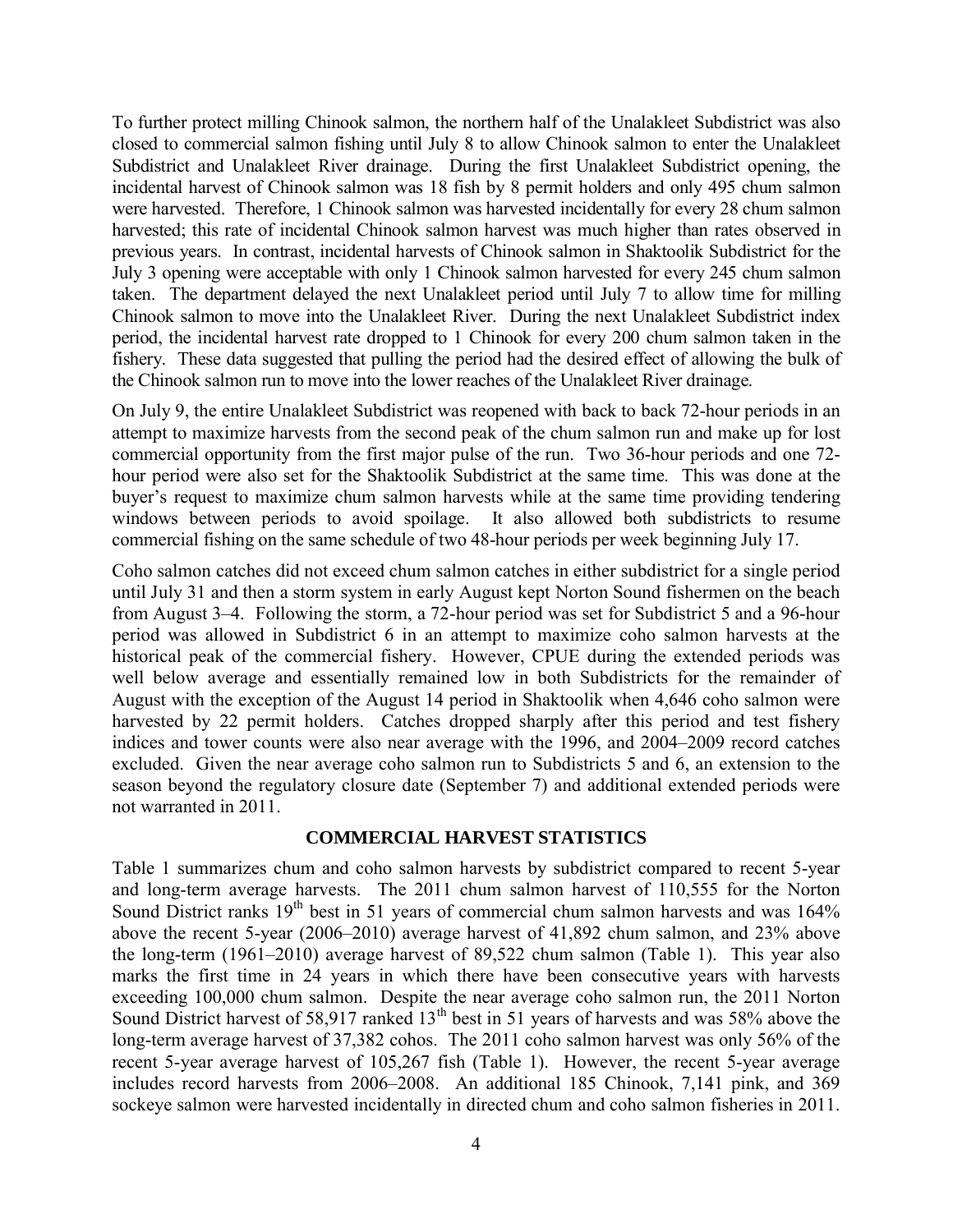Average weight by species was 11.4, 7.0, 7.3, 2.8, and 6.9 pounds for Chinook, chum, coho, pink and sockeye salmon, respectively.

|                | Chum Salmon |           | Coho Salmon |           |  |         |           |        |           |
|----------------|-------------|-----------|-------------|-----------|--|---------|-----------|--------|-----------|
| Norton Sound   | 2011        | 2006-2010 |             | 1961-2010 |  | 2011    | 2006-2010 |        | 1961-2010 |
| Subdistrict    | Harvest     | Harvest   |             | Harvest   |  | Harvest | Harvest   |        | Harvest   |
| Nome           |             |           |             |           |  |         |           |        |           |
| Golovnin Bay   | 20,075      | 5,974     | ∗           | 29,715    |  | 859     | 2,765     | $\ast$ | 1,049     |
| Elim           | 23,531      | 7,230     | *           | 21,365    |  | 8.336   | 7,564     | $\ast$ | 2,760     |
| Norton Bay     | 7,558       | 2,788     | *           | 7,871     |  | 4,836   | 1,307     | $\ast$ | 808       |
| Shaktoolik     | 25,388      | 13,373    |             | 16,656    |  | 15,368  | 25,367    |        | 7,736     |
| Unalakleet     | 34,003      | 17,478    |             | 25,255    |  | 29,518  | 71,406    |        | 27,239    |
| District Total | 110,555     | 41,892    |             | 89,522    |  | 58,917  | 105,267   |        | 37,382    |

Table 1.–Commercial chum and coho salmon harvests by subdistrict for 2011 compared to the recent 5 year (2006–2010) and 1961–2010 historical average harvests, Norton Sound District.

\* *Note*: Golovnin Bay, Elim, and Norton Bay recent 5-year averages unavailable; average is from 2008–2010 for Golovnin Bay and Norton Bay and 2007–2010 for Elim.

Golovnin Bay Subdistrict had its biggest chum salmon harvest (20,075 fish) since 1988 but was 32% below the long-term average harvest of 29,715 chum salmon. Coho salmon harvest (859 fish) was 69% and 18% below the 2008–2010 and long-term average harvests, respectively.

The 23,531 chum salmon harvested in Elim Subdistrict was the best since 1985 and 225% and 10% above the 2007–2010 and long-term average harvests of 7,230 and 21,365 fish, respectively. Coho salmon harvest in Subdistrict 3 ended up being the third highest on record and 10% above the 2007–2010 average harvest (7,654 fish) and 202% above the long-term average harvest of 2,760 coho salmon.

Despite a three week delay in the fishery, Norton Bay Subdistrict also had it highest chum salmon harvest (7,558 fish) since 1985, which was 171% above the 2008–2010 average harvest of 2,788 chum salmon and 96% of the long-term average harvest of 7,871 chum salmon. Coho salmon harvest (4,836 fish) in Norton Bay Subdistrict was nearly double the previous record harvest of 2,547 coho salmon caught in 1979.

Shaktoolik and Unalakleet Subdistricts had their  $13<sup>th</sup>$  highest harvests of chum salmon in 2011, with 25,388 and 34,003 fish harvested, respectively. The 2011 chum salmon harvest in Shaktoolik was 90% and 52% above the recent 5-year and long-term average harvests, respectively. Unalakleet Subdistrict harvest of chum salmon was 95% and 35% above the recent 5-year and long-term average harvests. Coho salmon harvest ranked 7<sup>th</sup> best in Shaktoolik and  $19<sup>th</sup>$  best in Unalakleet. Harvest of coho salmon was well below the recent 5-year average harvest in both Shaktoolik (39% below) and Unalakleet (59% below). However, the 2011 Shaktoolik Subdistrict and Unalakleet Subdistrict coho salmon harvests were 99% and 8% above their respective long-term average harvests.

Norton Sound District harvests of chum salmon could have been substantially higher in 2011, particularly in Subdistricts 3–6. Shortages of tendering vessels early in the fishery precluded going to a schedule of 48-hour periods in Subdistrict 3 and prevented commercial fishing altogether in Subdistrict 4 until mid-July. In Subdistricts 5 and 6, decreased commercial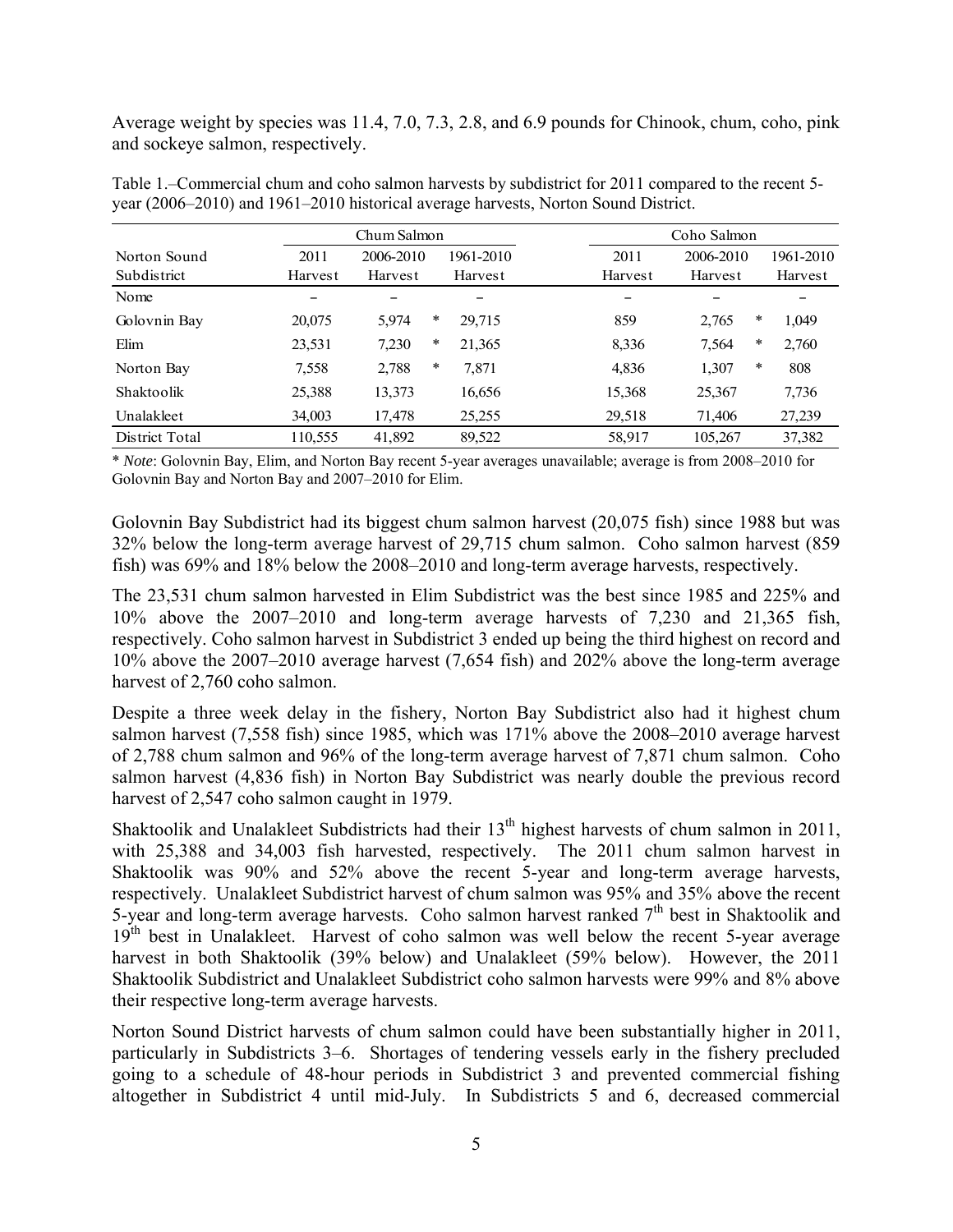opportunity arising from Chinook salmon conservation measures resulted in a delayed chum salmon fishery for the fifth consecutive season. These factors contributed to foregone harvest surpluses and escapements well above the escapement needs of most chum salmon stocks.

# **SUBSISTENCE FISHERY SUMMARY**

Subsistence harvests are monitored using a combination of subsistence permits and standardized household surveys conducted post season. Subsistence permits are required for the Elim, Golovnin Bay, and Nome Subdistricts, as well as for Pilgrim River and the Port Clarence District. In these areas, harvests are recorded on catch calendars contained within the permit and submitted at the end of the season. In Koyuk (Norton Bay), Shaktoolik, and Unalakleet, the Department conducts household surveys post season to ascertain total harvest by species, gear type, and location. The majority of subsistence fisheries in Norton Sound-Port Clarence Area are not managed intensively. Exceptions include the Subdistricts 5 and 6 Chinook salmon fishery and chum and coho salmon fisheries in the Nome Subdistrict (Subdistrict 1), which are managed similar to commercial fisheries with weekly fishing schedules for freshwater areas and marine waters. Additionally, salmon harvests in the Nome Subdistrict and on the Pilgrim River draining into Port Clarence are also managed using bag limits on subsistence salmon permits.

In Nome Subdistrict, the 2011 chum salmon run was above average and easily provided for escapement needs and subsistence harvests above the ANS (Amounts Necessary for Subsistence) range of 3,430–5,716 chum salmon. Thus, there was no need for a Tier II fishery in 2011 and there has not been a Tier II fishery since 2005. However, the Nome Subdistrict coho salmon run was below average in 2011 and action needed to be taken late in the season to ensure escapement needs were met. By the first week of July, assessments of chum salmon abundance were tracking with the forecast and good numbers of chum salmon were observed in most Nome Subdistrict drainages. On July 8, the upper end of the Eldorado River chum salmon escapement goal (6,000–9,200 chum salmon) was projected to be reached and all subsistence catch limits in freshwater areas east of Cape Nome were waived with the exception of the Solomon River.

Throughout much of July, however, high surf conditions limited opportunity in the nearshore marine waters and there were several reports that rainy weather resulted in spoilage of subsistence salmon catches on many of the fish racks. To mitigate the reduced opportunity and unusable harvests, the Department extended subsistence periods in the marine waters for the second half of July. In addition, beach seining was permitted during the freshwater gillnet periods beginning in mid-June to allow users to more efficiently harvest chum salmon in freshwater areas where fishing conditions were less perilous. By July 25, all catch limits for chum salmon in the Nome Subdistrict were also waived except for the Nome, Penny, and Cripple Rivers and the department switched to coho salmon management.

In mid-August, reported catch rates of coho salmon were weak and similar to those conveyed in 2009. By late August, it was apparent that escapements of coho salmon were tracking with weak catches as there were only a handful of years with lower weir counts than the 2011 weir counts. Consequently, the coho salmon subsistence fishery was closed early by emergency order on August 27 to ensure that escapement needs would be achieved. Early closures to the coho salmon fishery have only occurred twice since 2003.

In Subdistricts 5 and 6, the 2011 Chinook salmon run was forecasted to be poor based on poor parent-year escapements from the 2005–2006 brood years and the weak run observed in 2010. As in previous years, there were freshwater and marine subsistence fishing schedules to provide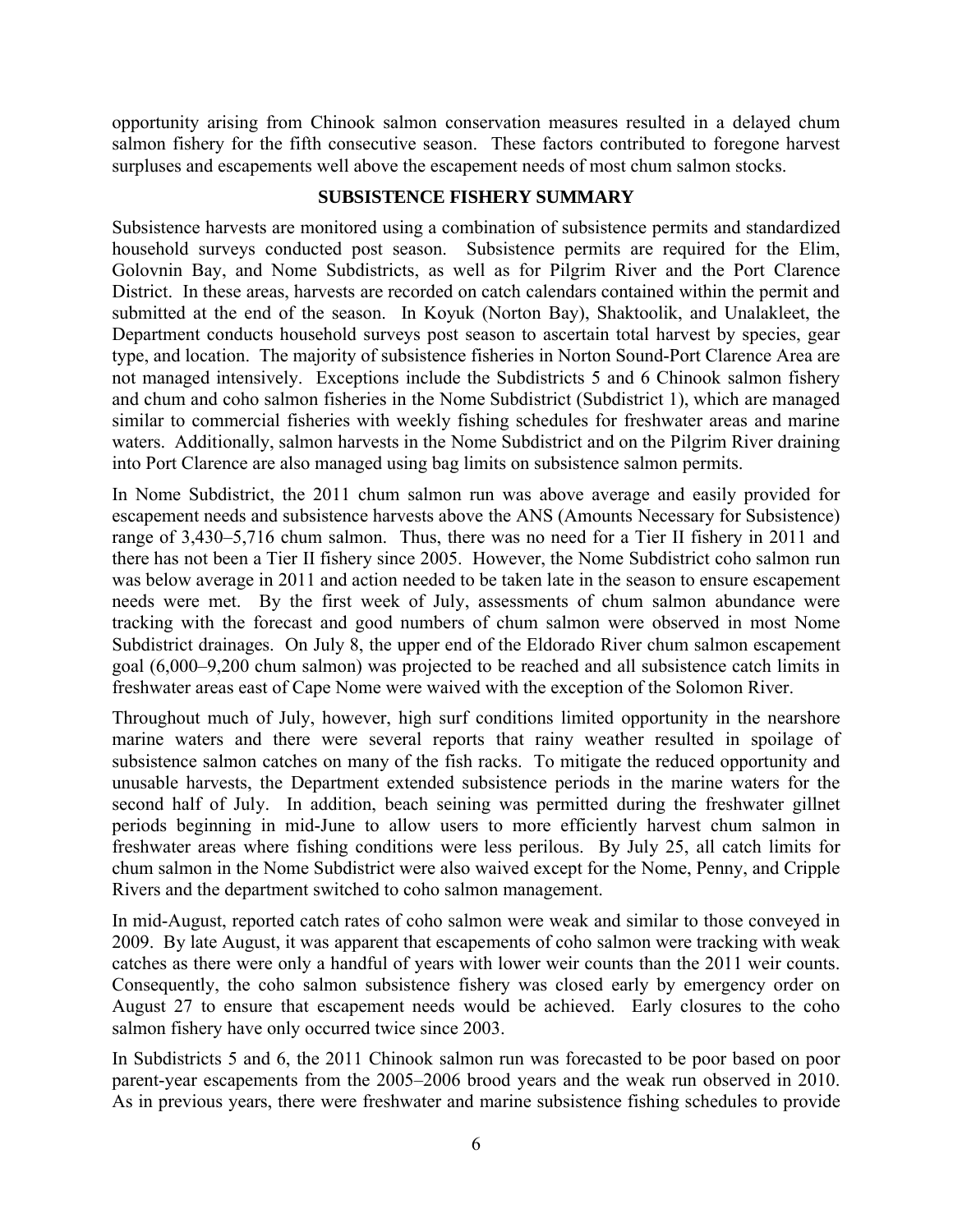windows of escapement for migrating Chinook salmon. Additionally, mesh size restrictions were implemented for the Unalakleet River in late June to protect migrating Chinook salmon at the historical peak of the run. However, these measures were not successful at conserving enough Chinook salmon to reach the North River escapement goal. As a result, an early closure to the Subdistricts 5 and 6 Chinook salmon sport and subsistence fisheries was issued on July 9; early closures to both fisheries have occurred for six consecutive years.

In Port Clarence District, subsistence fishing remained open with catch limits in the Pilgrim and Kuzitrin River drainages in 2011. Residents of Brevig Mission and Teller typically fish in the marine waters and the fishery is directed on multiple stocks as opposed to the Pilgrim River fishery which is focused primarily on sockeye salmon. As in 2010, Pilgrim River subsistence bag limits were again set at 25 sockeye salmon in 2011 in expectation of another below average run to Salmon Lake; subsistence users were also limited to 3 Chinook and coho salmon each for the season. In late June, there were reports from Port Clarence residents that sockeye salmon subsistence catches were better than the previous two seasons. However, by July 6, only 2 sockeye salmon had been enumerated at the Pilgrim River weir and the Pilgrim River subsistence fishery was closed to net fishing on July 8 to conserve sockeye salmon for escapement needs. Sockeye salmon escapements at the Pilgrim River weir improved in the weeks following the closure. By August 1, the weir count was over 7,500 sockeye salmon and the Salmon Lake/Grand Central River aerial survey goal was projected to be reached. Pilgrim River was reopened to subsistence net fishing on August 1 to allow some late season harvest of sockeye salmon and chum salmon.



*Note*: historical average subsistence harvests are 409, 812, and 2,593 Chinook salmon for Koyuk, Shaktoolik and Unalakleet, respectively.

Figure 2.–Annual Chinook salmon subsistence harvests for the southern Norton Sound communities of Koyuk, Shaktoolik, and Unalakleet, 1994–2011, Norton Sound District.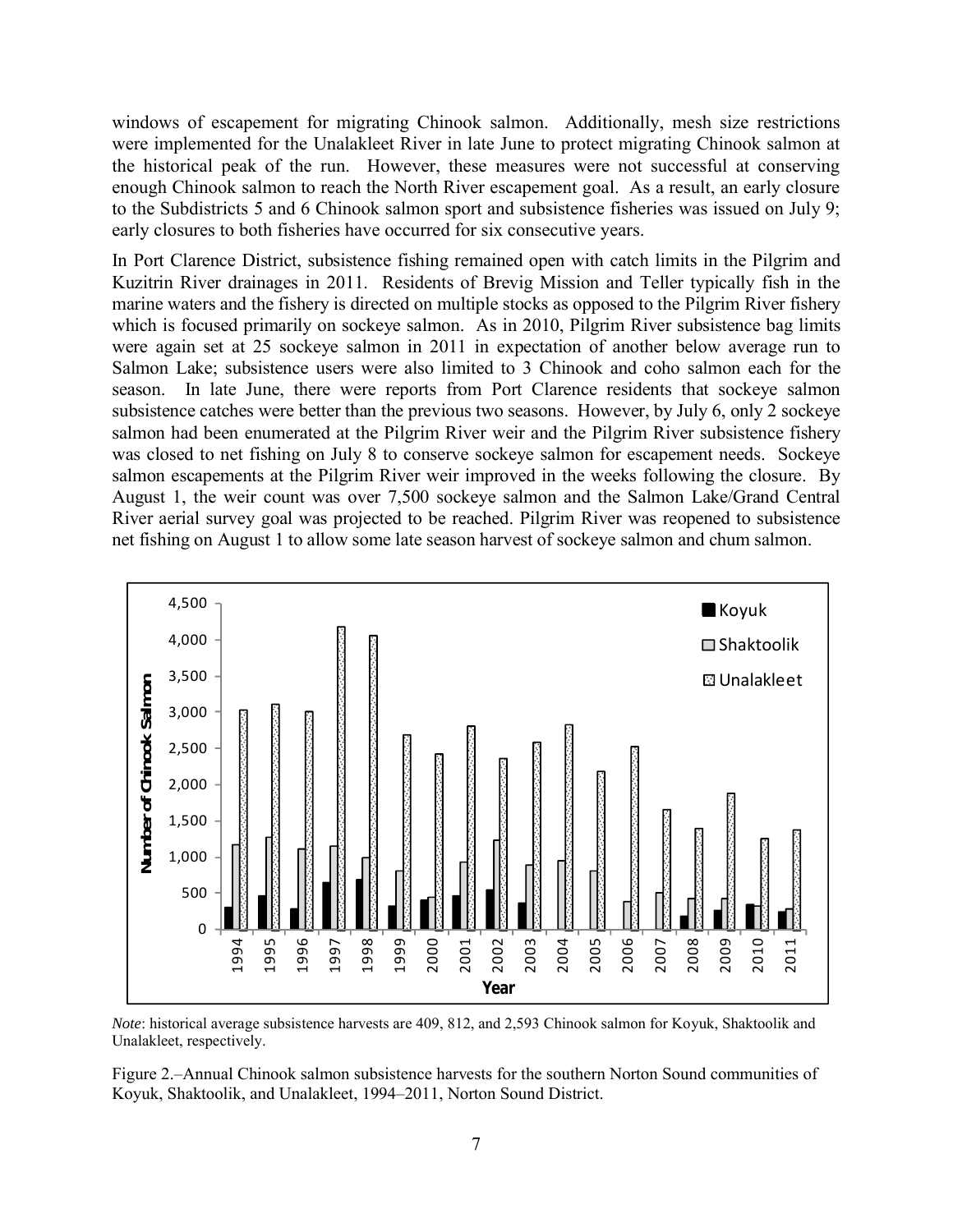Verbal reports and preliminary harvest data indicated that subsistence fishing for Chinook salmon was poor throughout Norton Sound in 2011. Permit catch data from 2011 are incomplete for northern Norton Sound communities at this time, but household survey data from the southern Norton Sound communities of Koyuk, Shaktoolik and Unalakleet are complete. Figure 2 illustrates 2011 Chinook salmon harvests from Koyuk, Shaktoolik and Unalakleet compared to historical levels of harvest since survey methodologies were standardized in 1994. In Koyuk, Chinook salmon harvest (237 fish) was the second lowest on record and was 42% below the long term (1994–2003, 2008–2010) average harvest of 409 Chinook salmon. A record low Chinook salmon subsistence harvest of 277 fish was reported from Shaktoolik and the second worst subsistence harvest occurred in Unalakleet with 1,378 Chinook salmon reported harvested. Subsistence Chinook salmon harvests in Subdistricts 5 and 6 were 66% and 47% below the long term (1994–2010) average harvests of 812 and 2,593 Chinook salmon, respectively. Comparing harvests from the three communities, Figure 2 shows a pronounced trend of decreasing Chinook salmon harvests since the early 2000s, even in Koyuk where restrictions and closures have not been implemented.

Chum salmon surpluses in 2011 were large enough to easily provide for customary levels of subsistence use and buffer greatly reduced Chinook salmon harvests in all areas of Norton Sound. Additionally, pink salmon runs to southern Norton Sound drainages were above average for odd-numbered years. However, the wettest July on record and associated poor drying conditions limited opportunity and spoiled subsistence harvests of chum and pink salmon from several households in spite of the harvestable chum and pink salmon surpluses. Pink salmon runs to northern Norton Sound were similar to long term odd-numbered year averages, but pink salmon were difficult to harvest in large numbers. Although average to below average, coho salmon runs were sufficient to provide for subsistence uses in Subdistricts 3–6. However, subsistence needs of coho salmon in Subdistricts 1 and 2 were likely not met due to below average runs and early closures (Nome Subdistrict).

#### **ESCAPEMENT**

| River System                        | 2011 Escapement | TCE, UAS,<br><b>WCE</b> | <b>Escapement Goal Range</b>   |  |  |
|-------------------------------------|-----------------|-------------------------|--------------------------------|--|--|
| <b>Boston Creek/Fish River</b>      | No Survey       | <b>UAS</b>              | UAS SEG Threshold $(2100)$     |  |  |
| Kwiniuk River                       | 57              | <b>TCE</b>              | TCE SEG Range (300-550)        |  |  |
| <b>Shaktoolik River</b>             | 106             | <b>UAS</b>              | <b>UAS SEG Range (400-800)</b> |  |  |
| North River                         | 864             | <b>TCE</b>              | TCE SEG Range (1,200-2,600)    |  |  |
| Unalakleet River/Old<br>Woman River | 303             | *<br><b>UAS</b>         | UAS SEG Range (550-1,100)      |  |  |

Table 2.–Chinook salmon counting tower (TCE) and weir (WCE) estimates, and unexpanded aerial surveys (UAS) from Norton Sound drainages compared to escapement goals, 2011, Norton Sound.

*Note*: asterisk indicates survey was late or flown under adverse survey conditions.

#### **Chinook Salmon**

Table 2 summarizes escapement observations for the major Chinook salmon producing drainages in Norton Sound that have escapement goals. Chinook salmon escapement to the Elim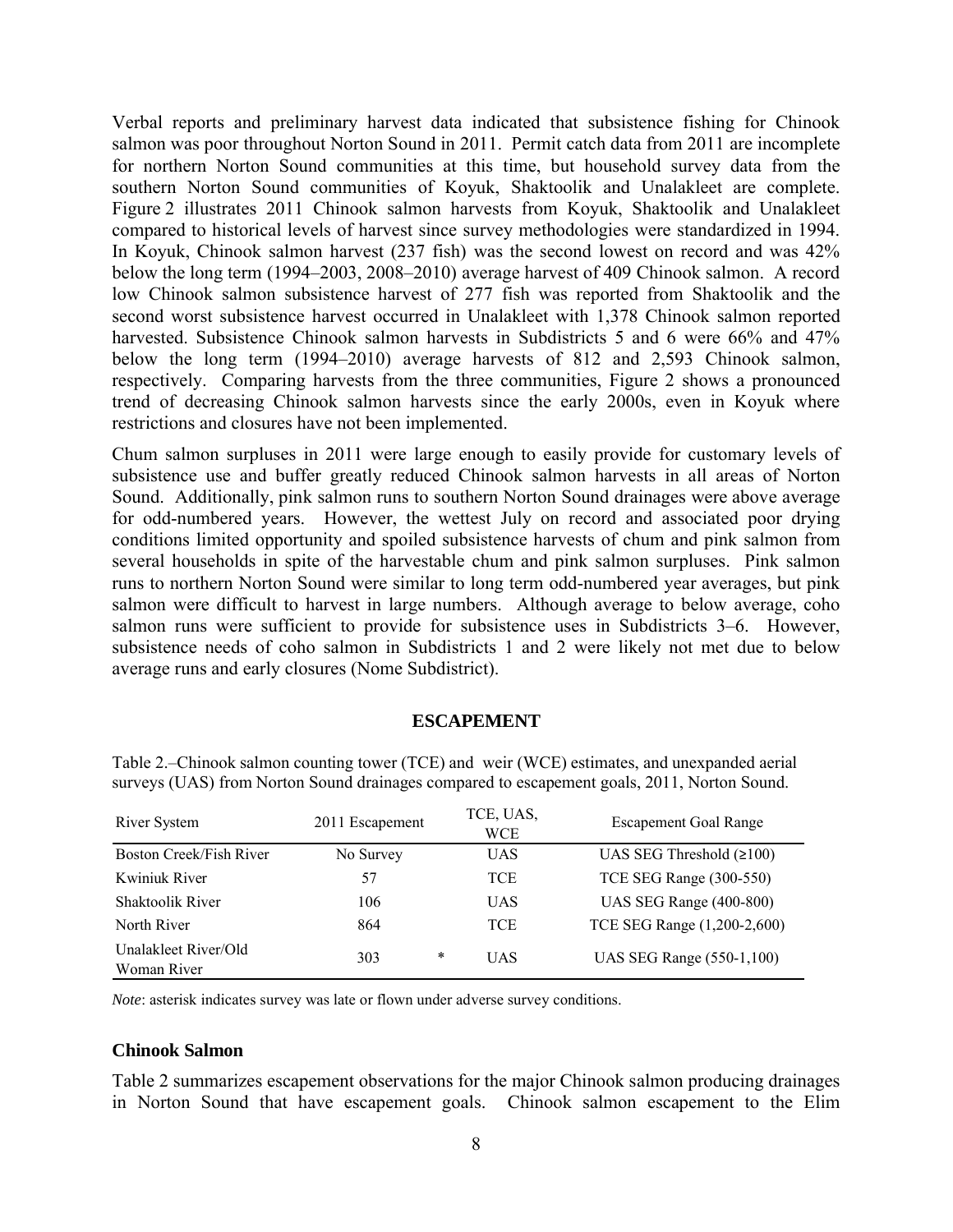Subdistrict was weak in 2011 as there was a record low 57 Chinook counted at the Kwiniuk River tower and 141 Chinook observed at the neighboring Tubutulik River. The Kwiniuk River tower count was 81% below the lower end of the SEG range (300–550). To the east in Norton Bay Subdistrict, Chinook salmon escapements were better with an estimated 1,468 Chinook salmon enumerated at the new Inglutalik River tower project operated by Norton Sound Economic Development Corporation (NSEDC). The 2011 tower count estimate was consistent with the aerial survey count of 418 Chinook salmon observed on July 25. In Shaktoolik Subdistrict, a 2011 aerial survey of 106 Chinook salmon was 73% below the lower end of the SEG range of 400–800 Chinook. In Unalakleet Subdistrict, the 2011 North River tower count (864) was 28% below the lower bound of the SEG range (1,200–2,600). However, tower counts in 2011 conflict with aerial survey and Unalakleet River weir escapement data. The July 28 aerial survey count of 433 Chinook salmon was recorded under extremely windy conditions, yet it represented over 50% of the tower count estimate which is the highest aerial survey to tower count ratio on record for surveys conducted during the peak spawning stage.

Additionally, the Unalakleet River weir count of 1,111 was higher than the 1,021 observed in 2010; the North River tower count was 1,256 Chinook salmon in 2010. If proportional abundance between the North River (55%) and Unalakleet River mainstem (45%) are similar to 2010, the weir count would suggest that the North River escapement goal was actually achieved. High water persisted for much of the month of July and it is quite possible that a significant portion of the overall Chinook salmon passage was unmonitored in mid-July due to a combination of poor viewing conditions and/or species identification problems. Unfortunately, a comparison of aerial survey data from the upper mainstem and Old Woman Rivers cannot be made to possibly evaluate proportional abundance between the North River and mainstem. This is largely the result of tannic water in the upper mainstem index area which contributed to poor viewing conditions. Thus, the Old Woman River and Unalakleet River combined aerial survey of 303 Chinook salmon is also considered incomplete.

| River System                        | 2011 Escapement | TCE, UAS,<br><b>WCE</b> | <b>Escapement Goal Range</b> |  |  |  |
|-------------------------------------|-----------------|-------------------------|------------------------------|--|--|--|
| Nome River                          | 3,582           | <b>WCE</b>              | SEG Range (2,900-4,300)      |  |  |  |
| Eldorado River                      | 16,227          | <b>WCE</b>              | SEG Range (6,000-9,200)      |  |  |  |
| <b>Snake River</b>                  | 4,343           | <b>WCE</b>              | SEG Range (1,600-2,500)      |  |  |  |
| Nome Subdistrict                    | 66,122          |                         | BEG Range (23,000-35,000)    |  |  |  |
| Niukluk River                       | 23,607          | <b>TCE</b>              | SEG Threshold (23,000)       |  |  |  |
| Kwiniuk River                       | 31,604          | <b>TCE</b>              | OEG Range (11,500-23,000)    |  |  |  |
| <b>Tubutulik River</b>              | 14,127          | EAS                     | OEG Range (9,200-18,400)     |  |  |  |
| Unalakleet River/Old<br>Woman River | 7,021           | <b>UAS</b>              | SEG Range (2,400-8,400)      |  |  |  |

Table 3.–Chum salmon counting tower (TCE) and weir count (WCE) estimates and unexpanded aerial surveys (UAS) from Norton Sound drainages compared to escapement goals, Norton Sound.

*Note*: Nome Subdistrict biological escapement goal (BEG) range is an aggregate goal comprised of Eldorado, Nome, and Snake River weir count estimates and expanded aerial survey estimates from the Solomon, Bonanza, Flambeau, and Sinuk Rivers.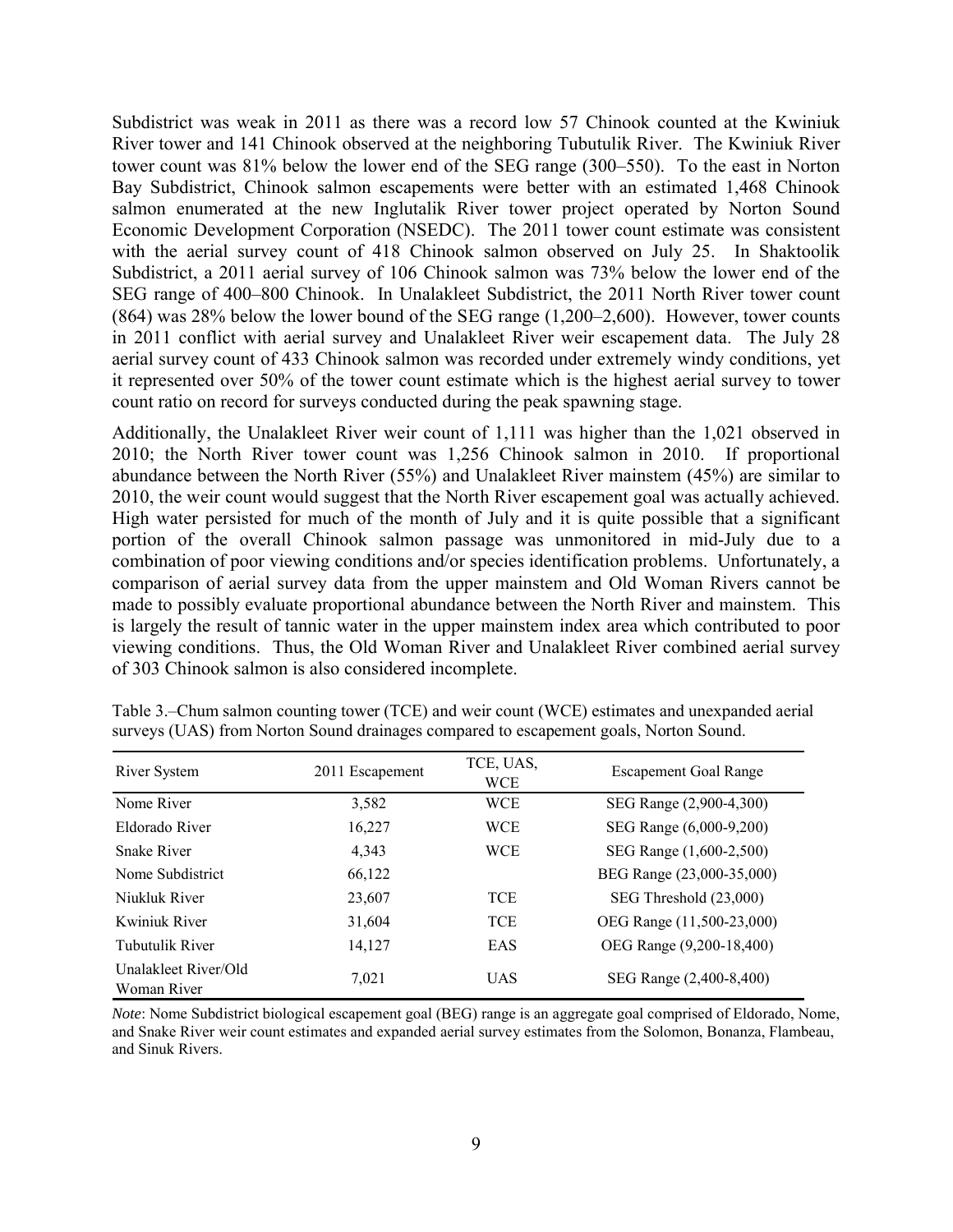## **Chum Salmon**

Table 3 summarizes chum salmon escapement observations from 2011 for river systems that have escapement goals in the Norton Sound Port Clarence Area. In the Nome Subdistrict, the Eldorado, Nome, and Snake River SEGs were easily exceeded. Additionally, the aggregate escapement from the 7 major index rivers was 66,122 and was 89% above the upper end of the subdistrict wide BEG range of 23,000–35,000 chum salmon. The Niukluk River chum salmon tower-based SEG threshold  $(\geq 23,000)$  fish) was narrowly exceeded, but high water resulted in the flooding of a previously obstructed braided channel below the tower site. Thus, it is thought that a proportion of the chum salmon escapement was allowed to migrate upstream without being enumerated at the tower site in 2011. Chum salmon escapement needs were also easily met in the Elim Subdistrict based on the Kwiniuk and Tubutulik Rivers. Chum salmon escapement at the Kwiniuk River tower was 37% above the upper of the optimal escapement goal (OEG) range (11,500–23,000 fish) and the Tubutulik River July 25 aerial survey count of 14,127 chum salmon exceeded the midpoint of the OEG range of 9,200–18,400 chum salmon. In the Unalakleet Subdistrict, escapement of chum salmon may have been one of the largest on record due to strong contributions by both the 2006 and 2007 brood years. The 2011 Old Woman and Unalakleet Rivers aggregate aerial survey index of 7,021 is considered to be very conservative due to poor viewing conditions but was 50% above the aerial survey SEG (2,400–4,800 chum salmon).

## **Coho Salmon**

Table 4.–Coho salmon counting tower estimates (TCE) and unexpanded aerial surveys (UAS) from Norton Sound drainages compared to escapement goals, Norton Sound.

| River System  | 2011 Escapement | TCE, UAS,<br>WCE | <b>Escapement Goal Range</b> |
|---------------|-----------------|------------------|------------------------------|
| Niukluk River | 2.405           | TCE              | SEG Range (2,400-7,200)      |
| Kwiniuk River | 1.331           | UAS              | SEG Range (650-1,300)        |
| North River   | 898             | UAS              | SEG Range (550-1,100)        |

All coho salmon escapement goals for the Norton Sound-Port Clarence area were achieved in 2011. The lower end of the coho salmon Niukluk River tower-based SEG range (2,400–7,200) was narrowly exceeded. However, like chum salmon, high water levels most likely led to some unmonitored coho salmon passage via a downstream channel that is generally impassible in most years. At Kwiniuk River, the 2011 aerial survey index of 1,331 coho salmon represented 40% of the tower count (3,288 fish) and exceeded the upper end of the aerial survey SEG range of 650– 1,300 coho salmon. Coho salmon escapement needs were also met in the Unalakleet River drainage in 2011 as indexed by the North River tributary. The aerial survey index of 898 coho salmon was 24% of the counting tower estimate (3,624 fish) and was 63% above the lower end of the aerial survey SEG range of 550–1,100 coho salmon.

# **Sockeye Salmon**

Sockeye salmon escapement to Salmon Lake in 2011 as indexed by the Pilgrim River weir was 8,449 fish and the Salmon Lake and Grand Central River peak aerial survey count of 5,144 sockeyes was 29% above the lower end of aerial survey SEG range (4,000–8,000 fish). Prior to 2011, the sockeye salmon escapement goal to Salmon Lake had not been achieved since 2008. Inclement weather and limited helicopter availability prevented a peak aerial survey of Glacial